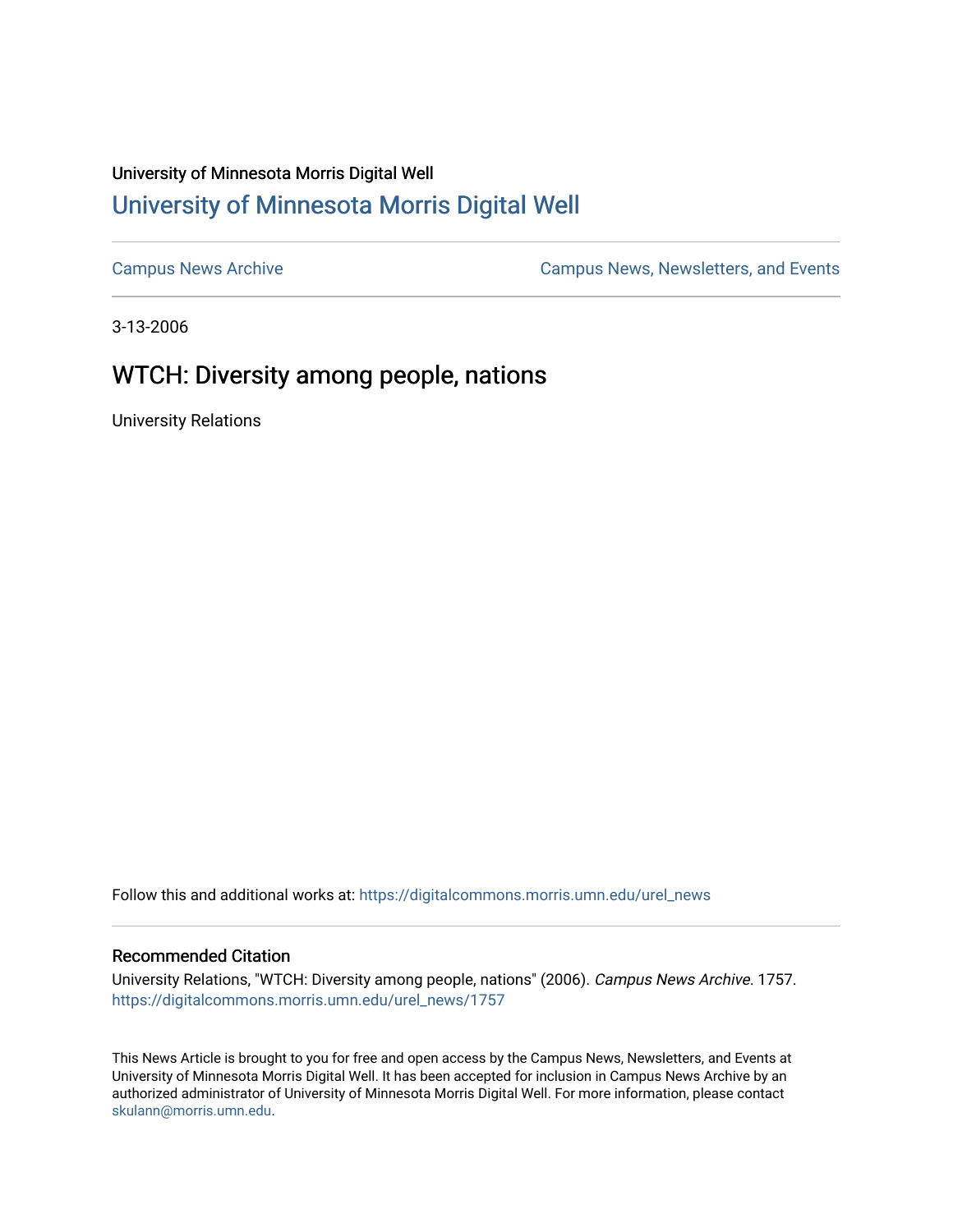

Contact Melissa Weber, Director of Communications Phone: 320-589-6414, weberm@morris.umn.edu

Jenna Ray, Editor/Writer Phone: 320-589-6068, jrray@morris.umn.edu

## **WTCH: Diversity among people, nations**

*Summary: A UMM alumnus, storyteller and artist and a community leader, educator and activist will help UMM celebrate "Diversity Among People and Nations: Messages for the Next Generation" during World Touch Cultural Heritage Week March 20-25.* 

(March 13, 2006)-The 33rd year of World Touch Cultural Heritage Week, along with the 22nd year of the Circle of Nations Indian Association (CNIA) Powwow and the 23rd annual CNIA Peace Run, all at the University of Minnesota, Morris, will be celebrated during UMM's annual World Touch Cultural Heritage Week March 20-25. The week's events will feature Matthew Uses Knife, UMM alumnus, storyteller and artist and Todd Yeary, community leader, educator and activist. *(Chitra Divakaruni, award-winning author and poet who was scheduled to give the keynote address for the week, has cancelled her presentation. Plans will be underway to try to reschedule her visit to the campus.)*

Activities will include the annual Peace Run, Mexico Lindo Folkloric Dancers and "The H-Project." The weekend concludes with the CNIA Powwow. All WTCH Week events will focus on the theme, "Diversity Among People and Nations: Messages for the Next Generation."

The CNIA 3K Peace Run will begin at 3 p.m. Tuesday, March 21, in front of Minority Resource Center on the campus Mall. Also on Tuesday,

Matthew Uses Knife, UMM alumnus, storyteller and artist, will give a lecture on "American Indian Storytelling" at 7:30 p.m. in Oyate Hall. A reception and art sale will be held following the lecture in the Alumni Room. This event is co-sponsored by the Circle of Nations Indian Association.

Todd Yeary, community leader, educator and activist, will present "Among People" at 7:30 p.m. Wednesday, March 22, in Edson Auditorium. Yeary is the senior pastor of The Empowerment Fellowship of Logan Street Baptist Church in Batavia, Ill. He also serves as the assistant director of the Center for Black Studies at Northern Illinois University in DeKalb, teaching in the areas of African studies, psychology and religion. Additionally, Pastor Yeary serves as a consultant to organizations dealing with change in an era of fewer resources through his company R.E.A.L. Initiatives, Inc. Yeary spent 13 years as an air traffic controller with the Federal Aviation Administration. He is writing two books,"Welcome to Already" and "From Point Seven to Ph.D." The event is co-sponsored by the Black Student Union. A reception in the Alumni Room will follow the lecture.

Mexican Folkloric Dancers will perform "Mexico Lindo" at 7 p.m. Thursday, March 23, in Edson Auditorium. This event, with a reception to follow in the Student Center Alumni Room, is co-sponsored by the United Latinos student organization.

The annual Invitational Ethnic Dinner will take place at 5:30 p.m. Friday, March 24, in Oyate Hall. Mike Miller, World Touch Cultural Heritage Week coordinator, will provide the welcome. Multi-Ethnic Student Program (MSP) graduates will be presented by MSP Director Aida Martinez. The H-Project, a group of artists who bring awareness of tragic